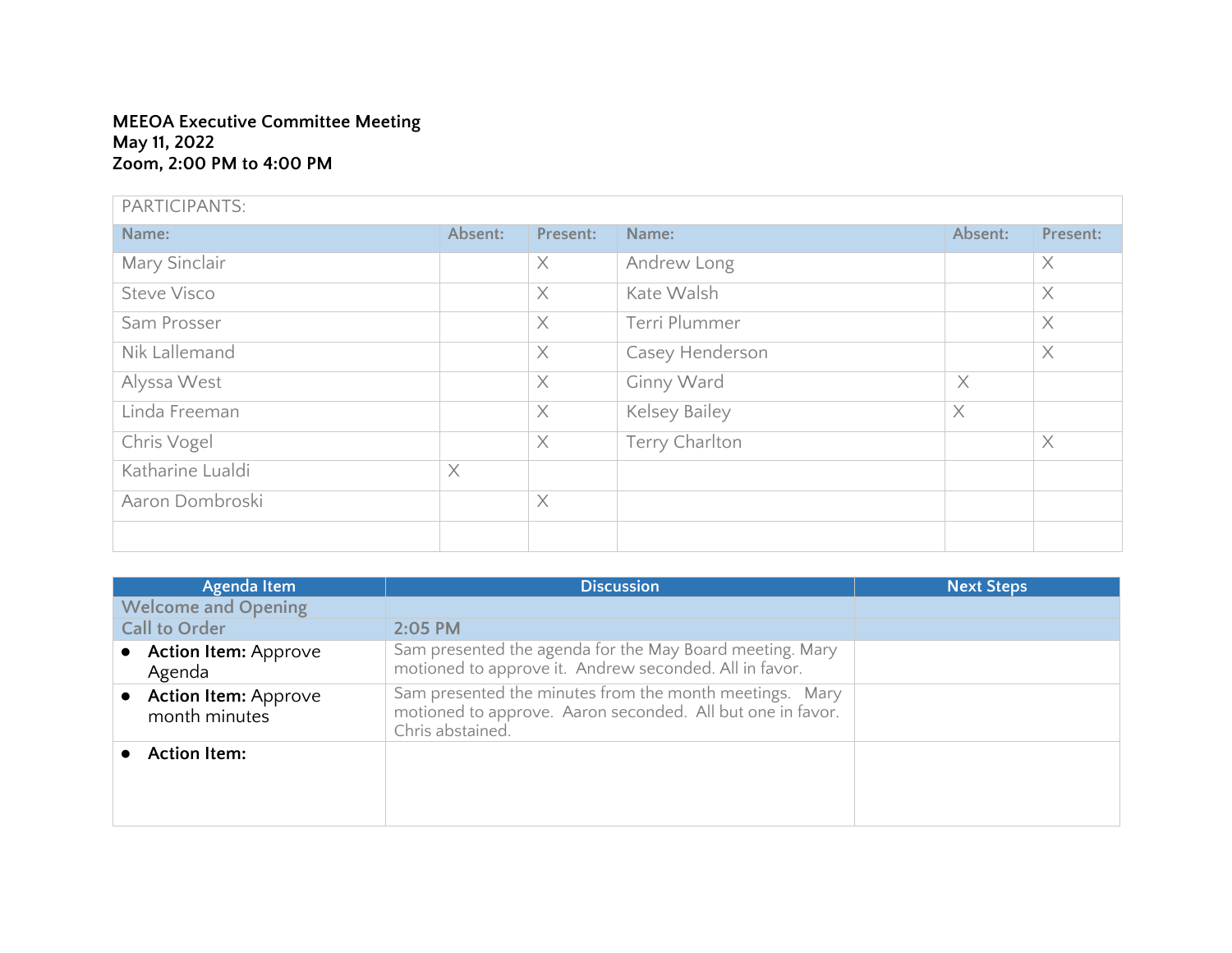| <b>Officers' Reports</b>        |                                                                                                                                                                                                                                                                                                                                                                                                                                                                                                                                                                               |  |
|---------------------------------|-------------------------------------------------------------------------------------------------------------------------------------------------------------------------------------------------------------------------------------------------------------------------------------------------------------------------------------------------------------------------------------------------------------------------------------------------------------------------------------------------------------------------------------------------------------------------------|--|
| President's Report: Sam         | State business meeting in April at NEOA; unable to<br>attend<br>Emailed Martin form Collins' office to start<br>discussion about VUB and handing off to<br>government relations team and VUB program staff<br>Ongoing development for PD day<br>$\bullet$<br>Attended Maine Advocacy Day; thank you to tony.<br>Panel was really interesting. Thank you to Casey for<br>tech support.<br>Attended NEOA and board meeting in April and<br>$\bullet$<br>brought items for and consolidated basket for raffle.<br>Things slowing down after policy; mostly working on<br>PD day. |  |
| Past-President's Report: Mary   | Things slowing down also after Policy.<br>Policy Seminar; really cool connections between<br>three alumni, overlapping as professional staff and<br>alum, per recommendation from Kim Jones.<br>Delegation signed onto funding letter; expecting King<br>and Pingree to sign and waiting on Golden to look at<br>it.<br>Ginny will co-chair NEOA conference; doesn't have<br>a role on MEEOA board but will be serving on NEOA.<br>Steve offered to help since same location as last<br>time.                                                                                 |  |
| President-Elect's Report: Terry | Grateful for policy experience. Note, wonderful team<br>and really impressed with Sam and Chris speaking<br>from the stage. Sam and Mary were a great team<br>creating the agenda. Students were well selected<br>and spoke/represented well. Maybe look for<br>continuity with who contacts the delegation moving<br>forward, for instance Aaron and Chris.<br>Attended NEOA and Maine Advocacy day; both<br>fantastic events.                                                                                                                                               |  |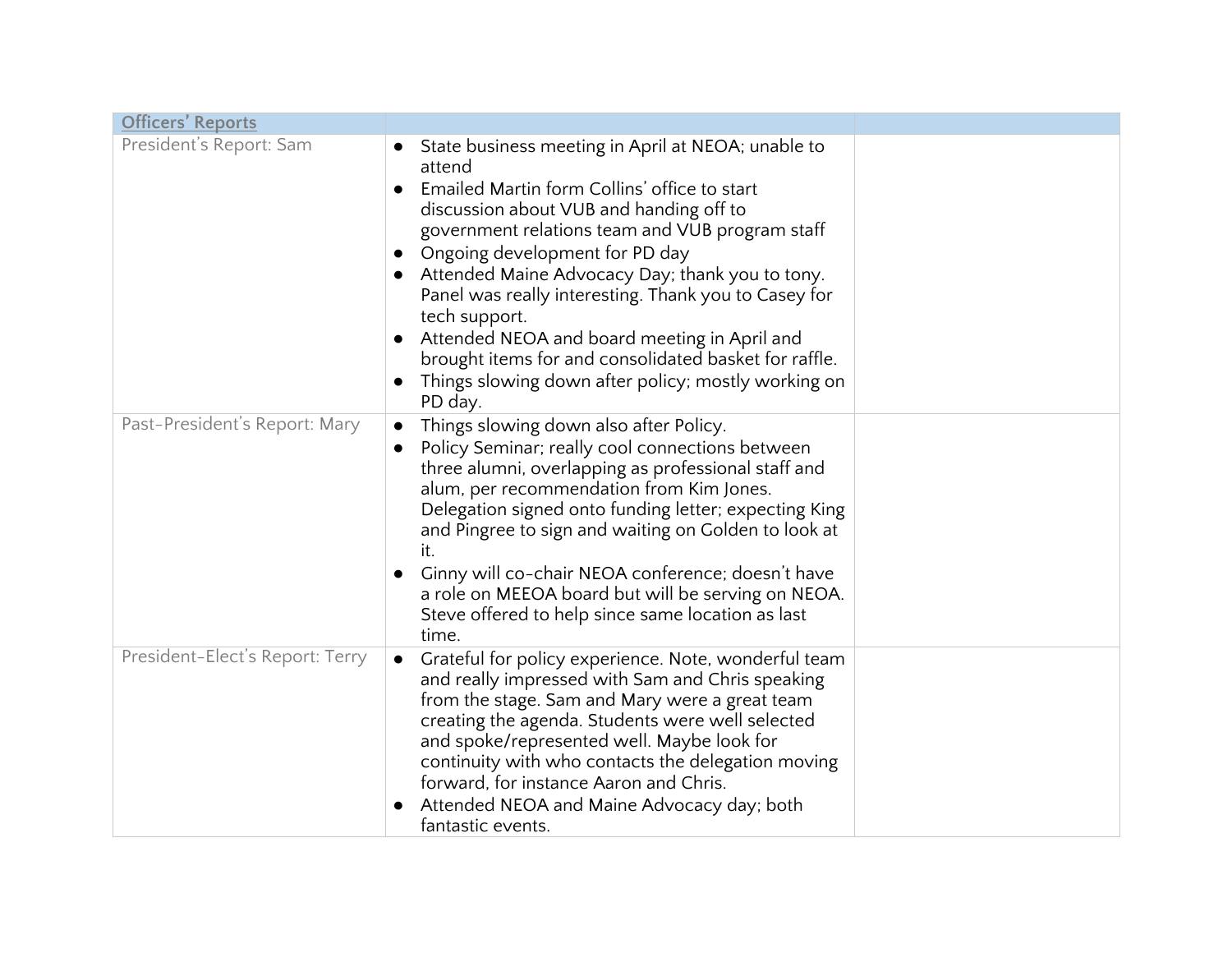|                         | CMCC president offered to host MEEOA on campus<br>for conference if interested for free, including shuttle<br>buses. Campus food service would be additional<br>cost and could still use hotel for formal events. Had<br>a discussion around which time of year would be<br>best for conference. May a nice time for that area<br>but tricky timing for EOC and UB. January tends to be<br>better for staff, although weather not as nice.<br>Will touch base with all committee chairs to<br>understand strengths and what she can do to<br>support, etc. |  |
|-------------------------|------------------------------------------------------------------------------------------------------------------------------------------------------------------------------------------------------------------------------------------------------------------------------------------------------------------------------------------------------------------------------------------------------------------------------------------------------------------------------------------------------------------------------------------------------------|--|
| Treasurer's Report: Nik | Not at NEOA due to personal things; thanks to Mary<br>for presenting                                                                                                                                                                                                                                                                                                                                                                                                                                                                                       |  |
|                         | Received several outstanding payments through<br>Paypal, both individual and conference registrations.<br>Some pending charges, so he doesn't have an<br>accurate total. Still filtering policy costs to make sure<br>we have the cost down to the penny.                                                                                                                                                                                                                                                                                                  |  |
|                         | \$35,266.07 in TD balance; shared list of revenue and<br>expenses, some checks received but not deposited<br>yet. Total revenue this month of \$2580.30, expenses<br>totaling \$3459.32                                                                                                                                                                                                                                                                                                                                                                    |  |
|                         | Wants to go back and compare this year to past<br>years from the last meeting in March when he<br>reviewed historical data. Much healthier spot than<br>past years. Reserves is enough to feel comfortable<br>making the \$5,000 donation.                                                                                                                                                                                                                                                                                                                 |  |
|                         | Question posed: usually we've used left over<br>unspent budget funds to give donations; if reserves<br>are allowed, can we give more than what was<br>budgeted, dipping into reserves? Steve suggested<br>we may have gone into reserves in past years and<br>that might be okay.                                                                                                                                                                                                                                                                          |  |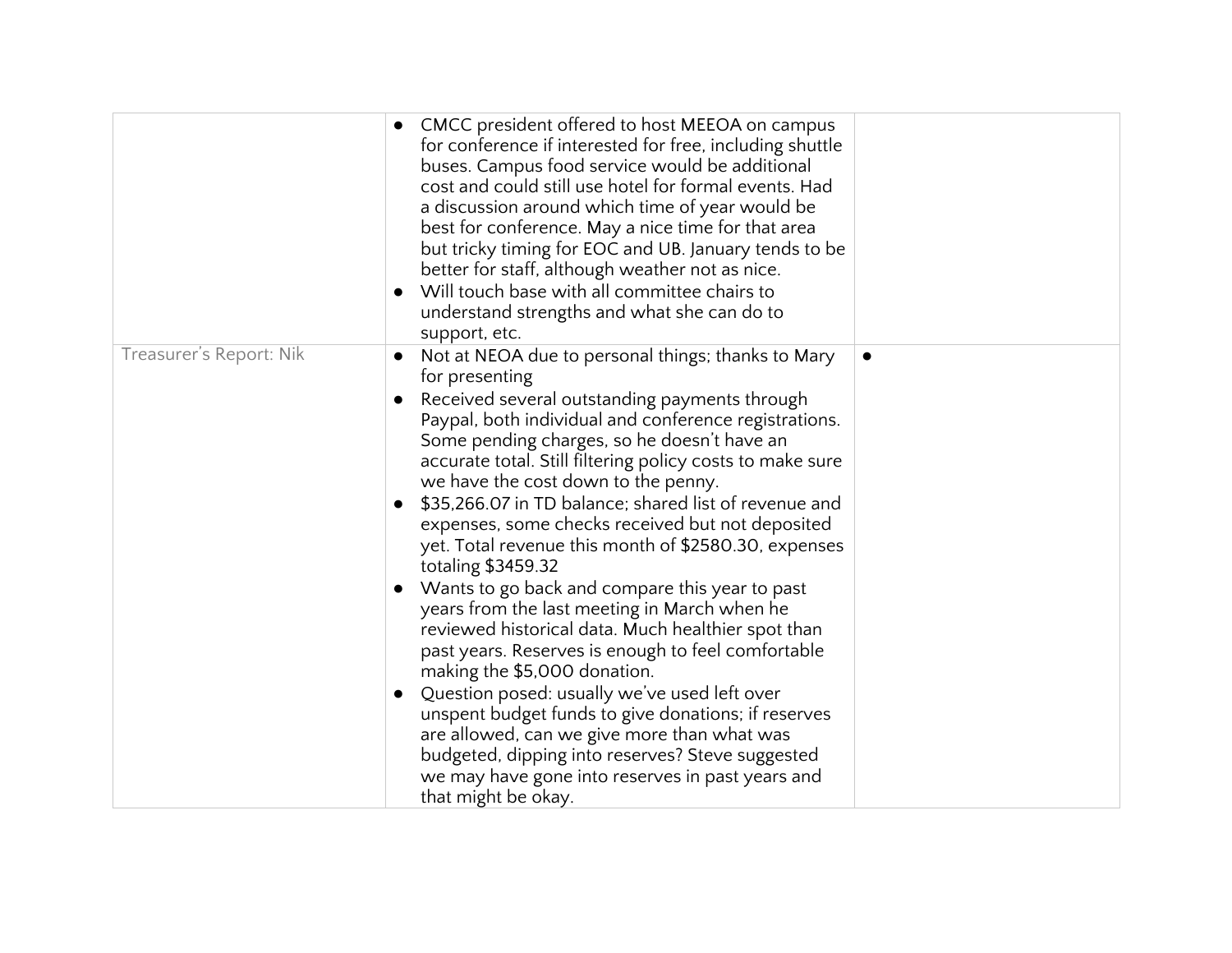|                                   | Will get true revenue amount for next meeting so<br>we can make a more informed decision. Steve asked<br>how much policy costs because that will give us a<br>better picture of how much we are ahead. Also<br>asked if NEOA reimbursed the way they have in past<br>years. They haven't yet but will be giving \$4,000.<br>There's a request form we need to fill out; Mary to<br>find and send to Nik. Also received additional<br>funding from COE toward policy.<br>Motion to accept: Kate, and Mary seconded. All in<br>favor but Chris, who abstained.<br>Sam asked people to think about where they are<br>with donations in COE so we can have an open<br>discussion in June.<br>Nik added: policy quick total, for the purpose of this<br>meeting, is an end cost of \$9640.25. We will recoup<br>\$4,000 from NEOA, bringing it down to \$5,640.25.<br>We budgeted \$7500, so we are two grand under<br>budget. |           |
|-----------------------------------|---------------------------------------------------------------------------------------------------------------------------------------------------------------------------------------------------------------------------------------------------------------------------------------------------------------------------------------------------------------------------------------------------------------------------------------------------------------------------------------------------------------------------------------------------------------------------------------------------------------------------------------------------------------------------------------------------------------------------------------------------------------------------------------------------------------------------------------------------------------------------------------------------------------------------|-----------|
| Secretary's Report: Alyssa        | None                                                                                                                                                                                                                                                                                                                                                                                                                                                                                                                                                                                                                                                                                                                                                                                                                                                                                                                      |           |
| <b>Standing Committee Reports</b> |                                                                                                                                                                                                                                                                                                                                                                                                                                                                                                                                                                                                                                                                                                                                                                                                                                                                                                                           |           |
| Alumni                            | Recruited two new committee members, Patty and<br>Nicole<br>Sent out engagement race; 19 new alumni directory<br>sign ups already from multiple institutions and<br>programs.                                                                                                                                                                                                                                                                                                                                                                                                                                                                                                                                                                                                                                                                                                                                             | $\bullet$ |
| Conference: Linda                 | Already talked about meeting with Terry at CMCC;<br>no other updates<br>PD Day: presenter offered to come back during<br>$\bullet$<br>conference and do some additional training.                                                                                                                                                                                                                                                                                                                                                                                                                                                                                                                                                                                                                                                                                                                                         |           |
| Development: Andrew               | Submitted report; following up on sponsors from<br>this year as semester ends to say thank you; couple<br>more programs to send out.                                                                                                                                                                                                                                                                                                                                                                                                                                                                                                                                                                                                                                                                                                                                                                                      | $\bullet$ |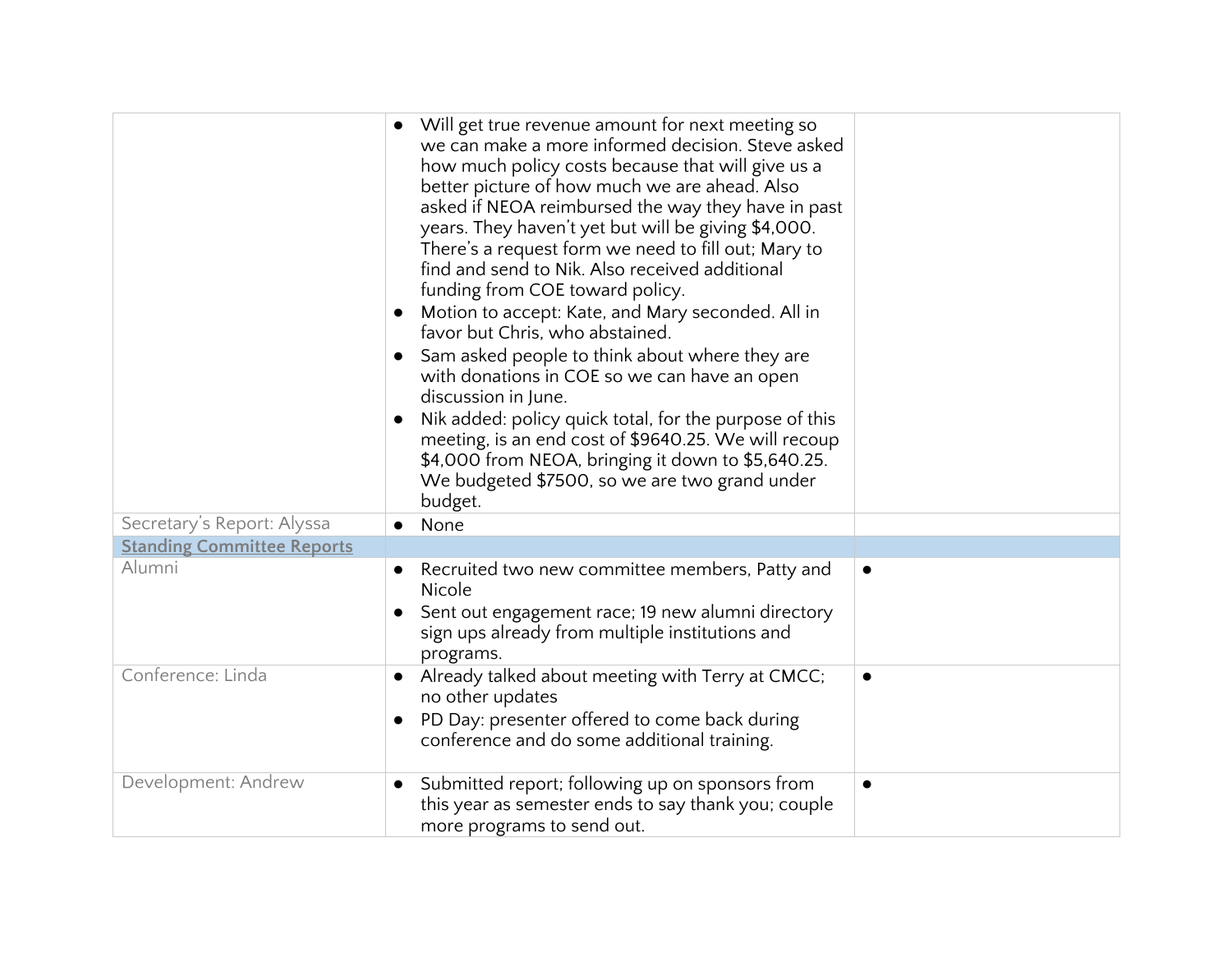|                                                         |           | Also thinking of sending mugs to a few people since<br>there are some left. Suggestion for USM to just hold<br>onto them and use for other years. Can give one to<br>Matt at PD Day.<br>Still needs committee members; Linda interested in<br>joining. Andrew will make asks but nice to have<br>others be a part of the discussion. Would like to<br>check in with Terry over summer and how to recruit<br>people from different parts of the state. Heavy on<br>southern Maine sponsors right now.                                                                                                                                                          |  |
|---------------------------------------------------------|-----------|---------------------------------------------------------------------------------------------------------------------------------------------------------------------------------------------------------------------------------------------------------------------------------------------------------------------------------------------------------------------------------------------------------------------------------------------------------------------------------------------------------------------------------------------------------------------------------------------------------------------------------------------------------------|--|
|                                                         |           | Need to continue discussions around fundraising for<br>specific goals; getting funds for PD, sending students<br>to policy. Would be great to think about specific<br>lines in budget for donors if we are interested as a<br>board.                                                                                                                                                                                                                                                                                                                                                                                                                          |  |
|                                                         |           | Discussed in previous meetings investing some<br>MEEOA funds; maybe after discussion about fair<br>share and COE. Put money to work.                                                                                                                                                                                                                                                                                                                                                                                                                                                                                                                          |  |
| <b>Government Relations: Vacant:</b><br>Chris and Aaron | $\bullet$ | Met to talk through what a two-person committee<br>looks like; breaking up role into Aaron taking Senate<br>and Chris taking congressional; singular voice but<br>two contacts. Start developing relationship with<br>NEOA board and COE and their government<br>relations so messaging flow is synced. Chris<br>mentioned to gather intel on different groups so they<br>are informed, checking out social media pages, etc.<br>Chris in contact with educational reps during policy<br>for Pingree and Golden; reached out to them to<br>check in. Appropriations letter signed by Golden and<br>Pingree.<br>Sam will introduce them to Rob Pote, NEOA pres |  |
|                                                         |           | and is attending NEOA meeting virtually. Invited<br>them to attend in person or virtually as June is "bring"<br>a buddy" to NEOA month.                                                                                                                                                                                                                                                                                                                                                                                                                                                                                                                       |  |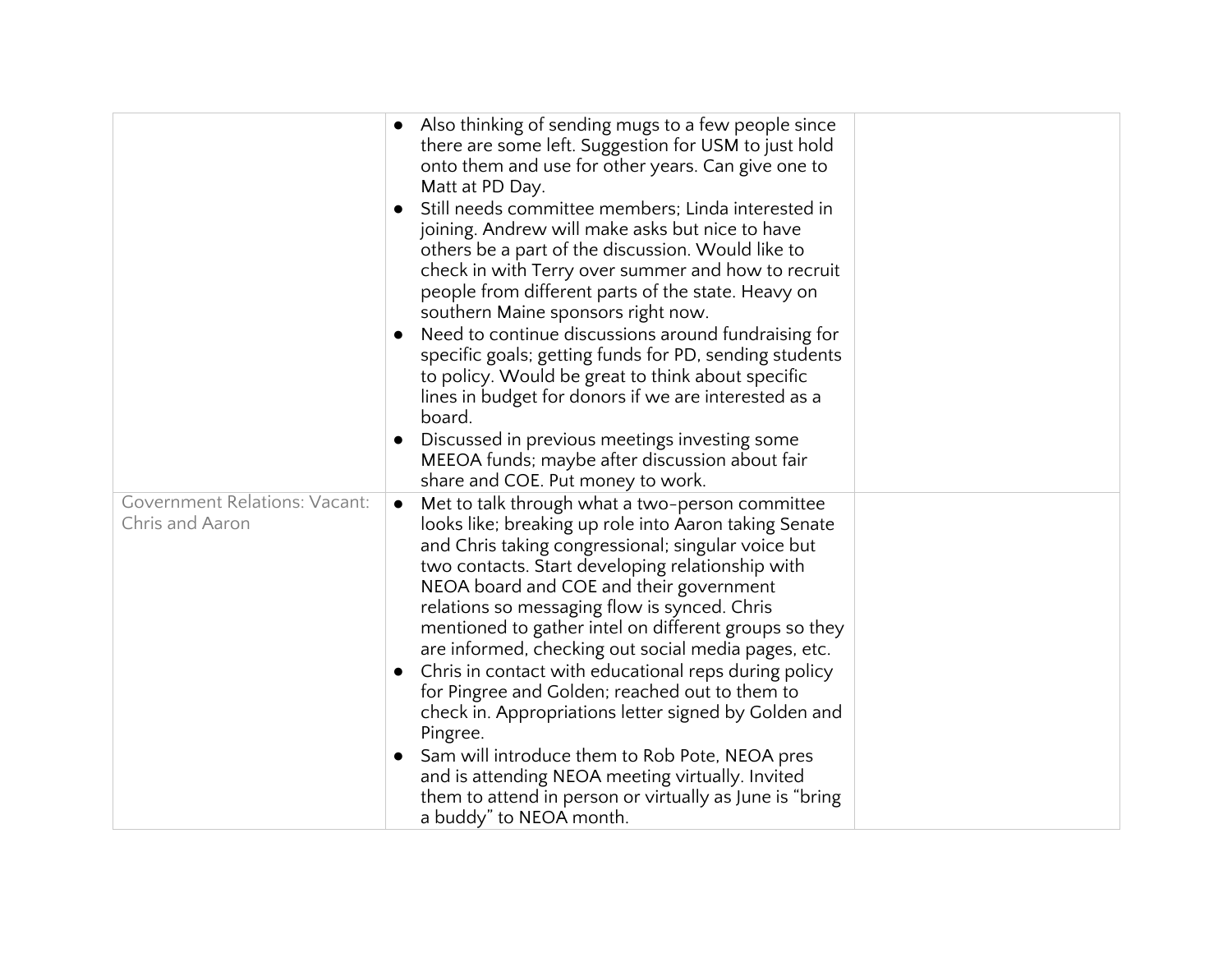|                                                                          | Terry asked to be informed of when special<br>meetings are happening, breakfasts, etc.<br>Sam will introduce Aaron to Martin in Collins' office<br>as he will be in contact most.                                                                                                                                                                                                                                                                                                                                                             |  |
|--------------------------------------------------------------------------|-----------------------------------------------------------------------------------------------------------------------------------------------------------------------------------------------------------------------------------------------------------------------------------------------------------------------------------------------------------------------------------------------------------------------------------------------------------------------------------------------------------------------------------------------|--|
| Membership: Kate                                                         | Few payments came in since April; 79 paid<br>individuals with 10 outstanding. 16 paid program and<br>no other renewals. Some people seemed confused<br>because they get a cancellation notice when paying<br>via Paypal. Kate will do another reminder.<br>Few conference payments not in, total of 4. Sent a<br>reminder in end of march or beginning of April, and<br>may need to do another one. Will let people know<br>we are closing out our budget. Can be scary for<br>people wondering if PayPal is a scam. Kate will work<br>on it. |  |
| Public Relations/ TRIO and<br><b>GEAR UP Advocacy Day Chair:</b><br>Tony | Tony absent but submitted report:<br>Priority 1: lots of traffic on social media compared to<br>$\bullet$<br>previous years<br>Priority 2: success with Advocacy Day<br>Priority 4: working alongside alumni chair and<br>committee<br>Excited to see an alum transition into this role; thank<br>you to all for help over the years.                                                                                                                                                                                                         |  |
| <b>Ad-Hoc Committee Reports</b>                                          |                                                                                                                                                                                                                                                                                                                                                                                                                                                                                                                                               |  |
| Technology: Casey                                                        | Downtime during spring and summer; worked with<br>$\bullet$<br>Tony and then with Kelsey on PD day to create short<br>registration pages. 16 signed up but there' still time.<br>Posting other things as they come across his desk.<br>Mary noted Case received award at NEOA, well<br>deserved.                                                                                                                                                                                                                                              |  |
| Leadership Development:<br>Ginny                                         | <b>Ginny Absent</b>                                                                                                                                                                                                                                                                                                                                                                                                                                                                                                                           |  |
| Factbook: Elyse                                                          | Absent; complete for year                                                                                                                                                                                                                                                                                                                                                                                                                                                                                                                     |  |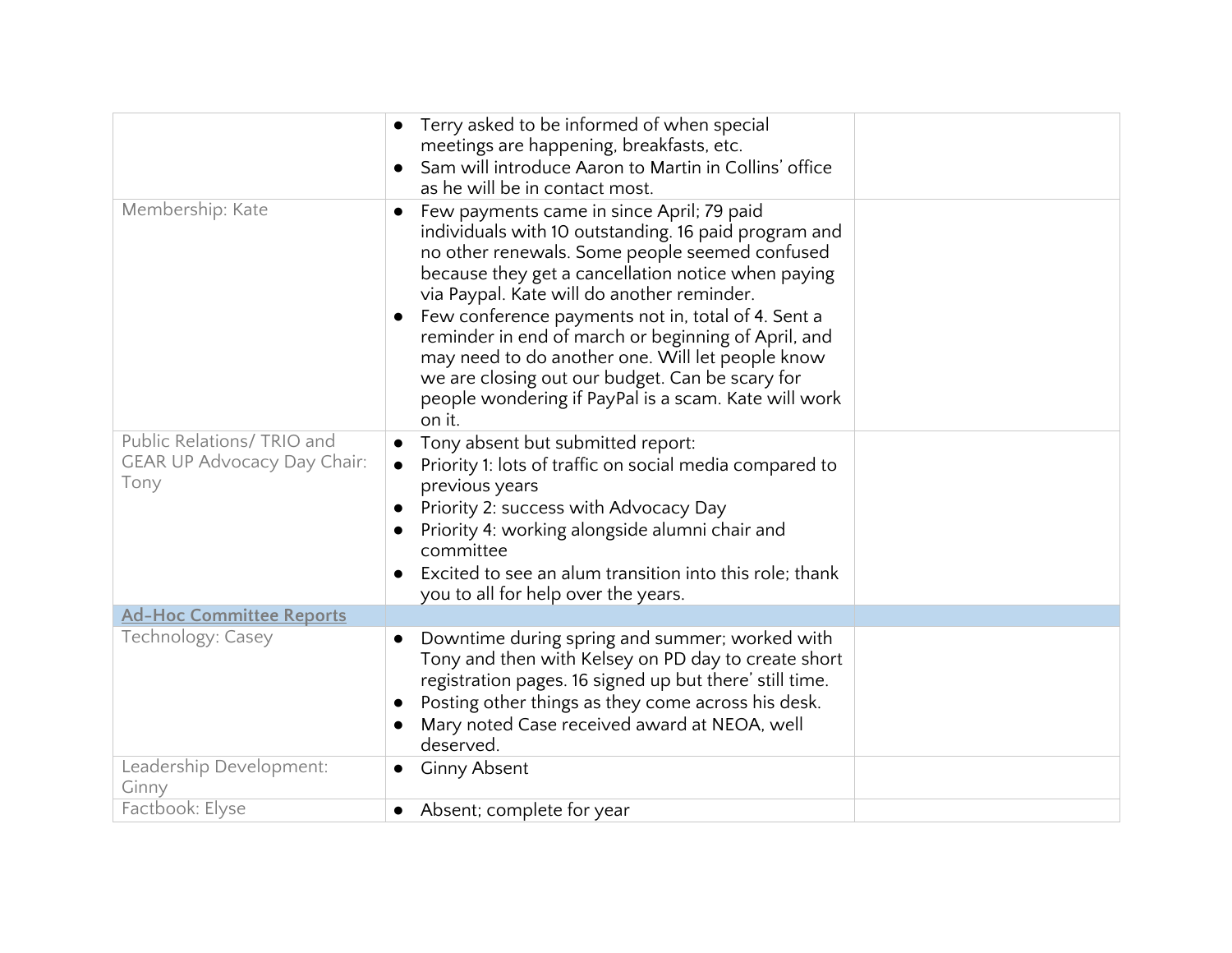| Fair Share: Steve   | Not much to report; meeting tomorrow with fair<br>share group and will get Terry C on that list. Good<br>shape, made goal for the year at 112%.<br>Challenging role. Institutional membership is easy<br>because we area supportive state. The donation to<br>COE from MEEOA helps take the pressure off asking<br>for donations from a younger membership who are<br>early in their careers.<br>Jerry Ellis passed away this week, SSS director at<br>UMaine years ago and the first MEEOA president.<br>Discussed ways to recognized him. People at<br>UMaine will put something together.<br>Asked if we can consider another donation; we<br>usually vote in June but putting it out there to be on<br>the radar.                                                                                                                                                                         |  |
|---------------------|-----------------------------------------------------------------------------------------------------------------------------------------------------------------------------------------------------------------------------------------------------------------------------------------------------------------------------------------------------------------------------------------------------------------------------------------------------------------------------------------------------------------------------------------------------------------------------------------------------------------------------------------------------------------------------------------------------------------------------------------------------------------------------------------------------------------------------------------------------------------------------------------------|--|
| <b>Old Business</b> |                                                                                                                                                                                                                                                                                                                                                                                                                                                                                                                                                                                                                                                                                                                                                                                                                                                                                               |  |
|                     | Position description: Sam asked people to look up<br>$\bullet$<br>their role and bring edits to this meeting; might have<br>been a low priority. May have been looked at<br>recently so they don't all need updates, but Gov<br>Relations specifically might need a description. Sam<br>asked to review positions within the next month.<br>Mary suggested technology chair should be a voting<br>position, which would involve a bylaw change to<br>move it from ad hoc to standing. Can do this at a<br>state meeting. Would be on Terry's agenda to<br>pursue at this point.<br>MEEOA PD day: already talked about earlier. Not<br>much to add. Please share and encourage staff to<br>register.<br>NEOA newsletter: message to the board looking for<br>things to add, such as conference highlights, pictures<br>of events, stories, etc. Send to Linda directly or to<br>Sam by Friday. |  |